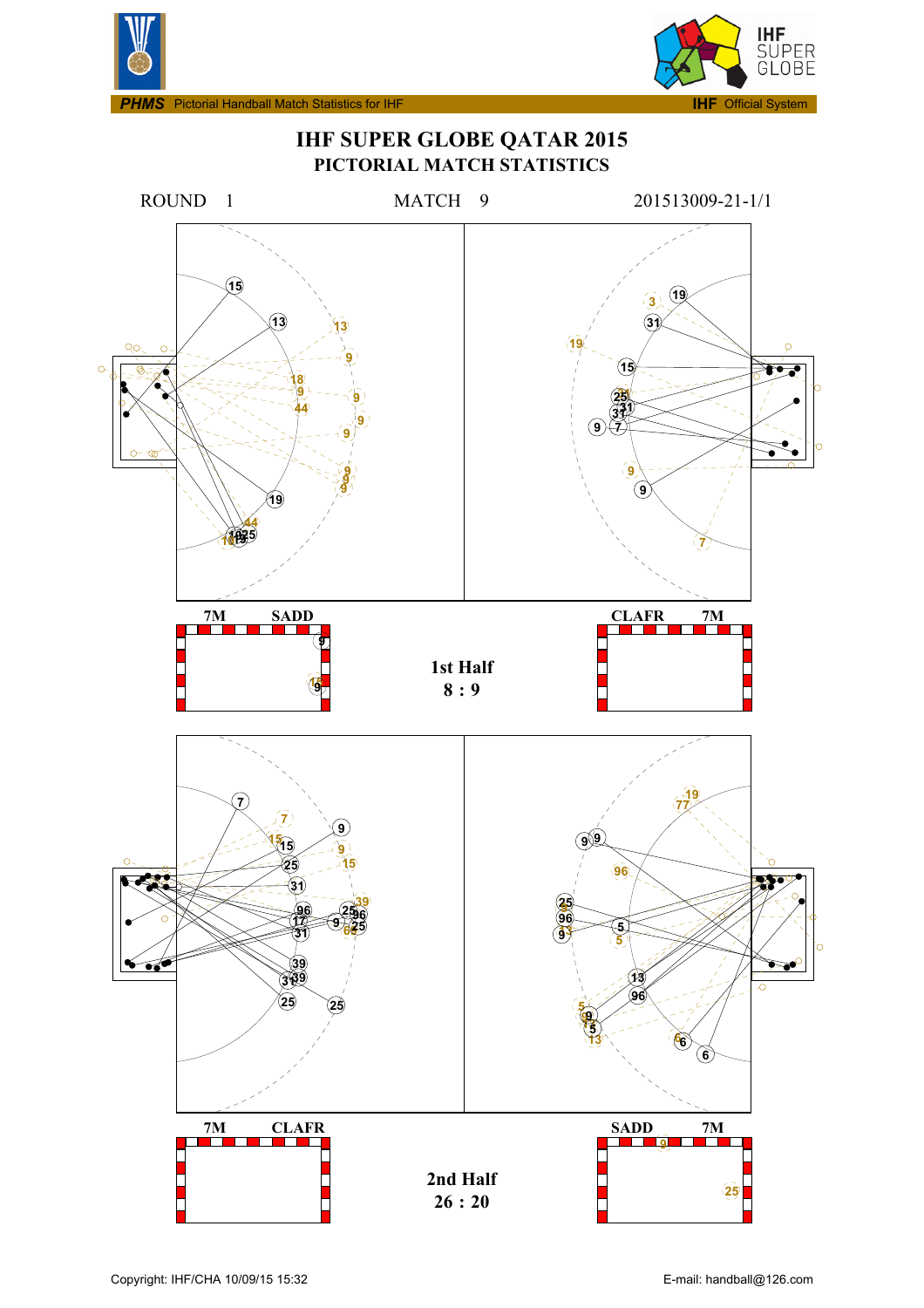



**PHMS** Pictorial Handball Match Statistics **INF** Official System

# **IHF SUPER GLOBE QATAR 2015**

INDV/TEAM MATCH STATISTICS

| <b>MEN</b>        | <b>OFFICIAL</b><br><b>HANDBALL</b> |               | PLACE 7-8<br>ROUND <sub>1</sub> |              |              |              | GROUP X<br>MATCH 9 |                        |              |           |                 |                |              |              | 201513009-14-1/2<br>10/09/2015 14:00 | Duhail   |
|-------------------|------------------------------------|---------------|---------------------------------|--------------|--------------|--------------|--------------------|------------------------|--------------|-----------|-----------------|----------------|--------------|--------------|--------------------------------------|----------|
| No.               | Name                               | Field<br>Shot | Line<br>Shot                    | Wing<br>Shot | Fast<br>Brk. | Brk.<br>Thr. | Free<br>Thr.       | 7 <sub>m</sub><br>Thr. | <b>Total</b> | Rate<br>% | ASST. ERR. WAR. |                |              | $2^{\circ}$  | D+DR TIME                            |          |
|                   | <b>CLUB AFRICAIN(TUN)(CLAFR)</b>   |               |                                 |              |              |              |                    |                        |              |           |                 |                |              |              |                                      |          |
|                   | (COURT PLAYER)                     |               |                                 |              |              |              |                    |                        |              |           |                 |                |              |              |                                      |          |
| 3                 | MHADHBIM. H.                       |               | 0/1                             |              |              |              |                    |                        | 0/1          | 0.0%      | $\mathbf{1}$    |                | $\mathbf{1}$ | 1            |                                      | 00:45:15 |
| $\overline{7}$    | MAJDOUB Ramzi                      |               | 0/1                             |              | 2/3          |              |                    |                        | 2/4          | 50.0%     |                 | 1              | $\mathbf{1}$ |              |                                      | 00:36:48 |
| 9                 | <b>BANNOUR Amine</b>               | 0/1           | 0/1                             |              | 3/3          | 1/1          |                    |                        | 4/6          | 66.7%     | $\overline{2}$  | $\overline{2}$ |              |              |                                      | 00:30:10 |
| 12                | <b>DRISSI Idriss</b>               |               |                                 |              |              |              |                    |                        |              | 0.0%      |                 |                |              |              |                                      | 00:13:17 |
| 14                | <b>SLAMA Makrem</b>                |               |                                 |              |              |              |                    |                        |              | 0.0%      |                 |                |              |              |                                      | 00:00:00 |
| 15                | HAJ YOUSSEF K.                     | 0/1           |                                 |              | 2/2          | 0/1          |                    |                        | 2/4          | 50.0%     | $\mathbf{1}$    | $\mathbf{1}$   |              | 1            |                                      | 00:37:44 |
| 16                | <b>SFAR Mohamed</b>                |               |                                 |              |              |              |                    |                        |              | 0.0%      |                 |                |              |              |                                      | 00:46:43 |
| 17                | <b>GHRIBI Ghazi</b>                |               | 1/1                             |              |              |              |                    |                        | 1/1          | 100%      |                 | 2              |              |              |                                      | 00:22:30 |
| 19                | <b>MAAREF M. J.</b>                | 0/1           |                                 |              | 1/1          |              |                    |                        | 1/2          | 50.0%     | $\mathbf{1}$    | $\mathbf{1}$   | $\mathbf{1}$ |              |                                      | 00:30:00 |
| 25                | <b>BEN SALAH A.</b>                | 3/3           |                                 |              |              | 3/3          |                    |                        | 6/6          | 100%      |                 | 1              |              | 1            |                                      | 00:27:35 |
| 31                | <b>BEN GHALI Yosri</b>             |               | 4/5                             |              | 2/2          |              |                    |                        | 6/7          | 85.7%     |                 | 3              |              |              |                                      | 01:00:00 |
| 39                | SOUSSI Mohamed                     | 0/1           |                                 |              |              | 2/2          |                    |                        | 2/3          | 66.7%     | 3               | $\overline{c}$ |              |              |                                      | 00:25:03 |
| 69                | <b>HASSAN Eslam</b>                | 0/1           |                                 |              |              |              |                    |                        | 0/1          | 0.0%      |                 | $\mathbf{1}$   |              | 1            |                                      | 00:24:36 |
| 96                | <b>BOUTEFFAHAY.</b>                | 1/1           | 1/1                             |              |              |              |                    |                        | 2/2          | 100%      |                 |                |              | $\mathbf{1}$ |                                      | 00:17:15 |
|                   |                                    |               |                                 |              |              |              |                    |                        |              |           |                 |                |              |              |                                      |          |
|                   |                                    |               |                                 |              |              |              |                    |                        |              |           |                 |                |              |              |                                      |          |
|                   | <b>Total</b>                       | 4/9           | 6/10                            |              | 10/11        | 6/7          |                    |                        | 26/37        | 70.3%     | 8               | 14             | 3            | 5            |                                      |          |
|                   | (GOALKEEPER)                       |               |                                 |              |              |              |                    |                        |              |           |                 |                |              |              |                                      |          |
| $12 \overline{ }$ | <b>DRISSI Idriss</b>               | 0/3           |                                 | 1/3          | 1/2          |              |                    | 1/1                    | 3/9          | 33.3%     |                 |                |              |              |                                      | 00:13:17 |
| 16                | <b>SFAR Mohamed</b>                | 10/14         | 0/1                             | 0/3          | 1/1          | 0/4          |                    | 1/3                    | 12/26        | 46.2%     |                 |                |              |              |                                      | 00:46:43 |
|                   |                                    |               |                                 |              |              |              |                    |                        |              |           |                 |                |              |              |                                      |          |
|                   | <b>Total</b>                       | 10/17         | 0/1                             | 1/6          | 2/3          | 0/4          |                    | 2/4                    | 15/35        | 42.9%     |                 |                |              |              |                                      |          |

### **COURT PLAYER: GOALS/SHOTS GOALKEEPER: SAVED/SHOTS**

| <b>TEAM TOTALS</b> | <b>GOALS</b> | <b>SAVED</b>   | <b>MISSED</b> | <b>POST</b> | <b>BLOCKED</b> | <b>TOTAL</b> | $RATE(\%)$ |
|--------------------|--------------|----------------|---------------|-------------|----------------|--------------|------------|
| Field Shot         | 4            | 3              | 2             |             |                | 9            | 44.4%      |
| Line Shot          | 6            | $\overline{2}$ |               |             |                | 10           | 60.0%      |
| Wing Shot          |              |                |               |             |                |              | 0.0%       |
| <b>Fastbreak</b>   | 10           |                |               |             |                | 11           | 90.9%      |
| Breakthrough       | 6            |                |               |             |                | 7            | 85.7%      |
| <b>Free Throw</b>  |              |                |               |             |                |              | 0.0%       |
| 7M-Throw           |              |                |               |             |                |              | 0.0%       |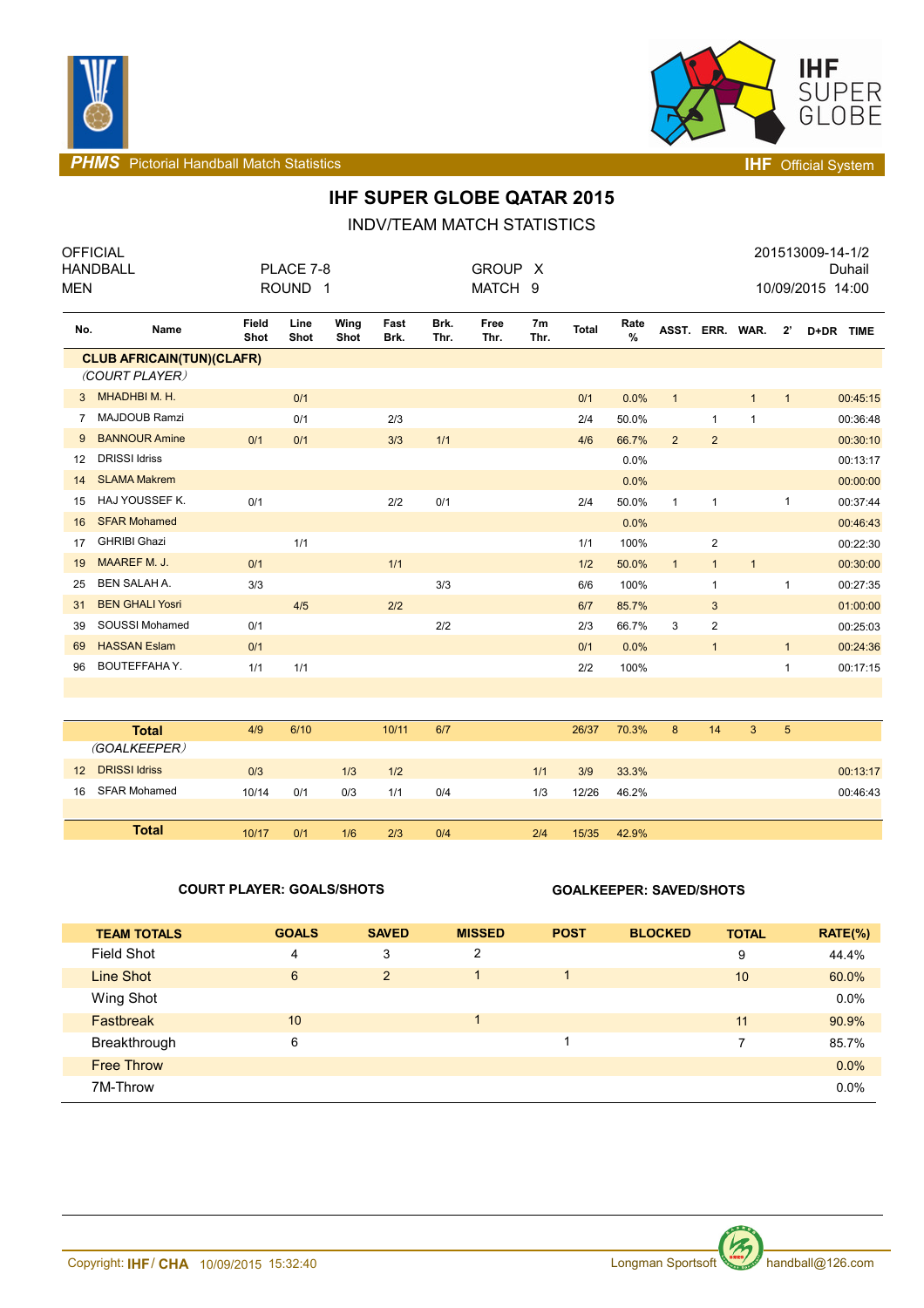



**PHMS** Pictorial Handball Match Statistics **Intervalse and Contract Contract Contract Contract Contract Contract Contract Contract Contract Contract Contract Contract Contract Contract Contract Contract Contract Contract C** 

## **IHF SUPER GLOBE QATAR 2015**

INDV/TEAM MATCH STATISTICS

| <b>OFFICIAL</b> |                         |               |                    |              |              |              |              |                        |              |              |                 |              |              |              | 201513009-14-2/2 |          |
|-----------------|-------------------------|---------------|--------------------|--------------|--------------|--------------|--------------|------------------------|--------------|--------------|-----------------|--------------|--------------|--------------|------------------|----------|
|                 | <b>HANDBALL</b>         |               | PLACE 7-8          |              |              |              | <b>GROUP</b> | $\mathsf{X}$           |              |              |                 |              |              |              |                  | Duhail   |
| <b>MEN</b>      |                         |               | ROUND <sub>1</sub> |              |              |              | MATCH 9      |                        |              |              |                 |              |              |              | 10/09/2015 14:00 |          |
| No.             | Name                    | Field<br>Shot | Line<br>Shot       | Wing<br>Shot | Fast<br>Brk. | Brk.<br>Thr. | Free<br>Thr. | 7 <sub>m</sub><br>Thr. | <b>Total</b> | Rate<br>$\%$ | ASST. ERR. WAR. |              |              | $2^{\prime}$ | D+DR TIME        |          |
|                 | AL SADD(QAT)(SADD)      |               |                    |              |              |              |              |                        |              |              |                 |              |              |              |                  |          |
|                 | (COURT PLAYER)          |               |                    |              |              |              |              |                        |              |              |                 |              |              |              |                  |          |
| 1               | <b>ALIHODZIC Irhad</b>  |               |                    |              |              |              |              |                        |              | 0.0%         |                 | $\mathbf{1}$ |              |              |                  | 01:00:00 |
| 5               | <b>ALKRAD Mustafa</b>   | 1/2           |                    |              | 1/2          |              |              |                        | 2/4          | 50.0%        |                 | $\mathbf{1}$ |              |              |                  | 00:16:08 |
| 6               | ABDELMAGEED M.          |               |                    | 2/3          |              |              |              |                        | 2/3          | 66.7%        |                 |              |              |              |                  | 00:12:32 |
| 9               | PADEZANIN Milos         | 4/13          | 0/1                |              |              |              |              | 2/3                    | 6/17         | 35.3%        | $\mathbf{1}$    | $\mathbf{1}$ |              |              |                  | 00:45:26 |
| 13              | <b>ABDELHAK Ahmed</b>   | 0/4           |                    |              |              | 2/2          |              |                        | 2/6          | 33.3%        | $\mathbf{1}$    | $\mathbf{1}$ | $\mathbf{1}$ |              |                  | 00:40:18 |
| 15              | <b>ALBISHI Fahad</b>    |               |                    | 1/1          |              |              |              | 0/1                    | 1/2          | 50.0%        |                 |              |              |              |                  | 00:47:30 |
| 16              | ABDELGAFOOR M.          |               |                    |              |              |              |              |                        |              | 0.0%         |                 |              |              |              |                  | 00:00:00 |
| 18              | <b>ELFAKHARANY Hany</b> |               | 0/1                |              |              |              |              |                        | 0/1          | 0.0%         |                 | $\mathbf{1}$ | $\mathbf{1}$ |              |                  | 00:31:59 |
| 19              | <b>AL KUWARI Faisal</b> |               | 1/1                | 2/3          | 0/1          |              |              |                        | 3/5          | 60.0%        |                 |              |              |              |                  | 01:00:00 |
| 22              | CHEROUVEIM S.           |               |                    |              |              |              |              |                        |              | 0.0%         |                 |              |              |              |                  | 00:00:00 |
| 25              | <b>OMAHIC Selvedin</b>  | 1/1           |                    |              |              | 1/1          |              | 0/1                    | 2/3          | 66.7%        |                 | $\sqrt{3}$   | $\mathbf{1}$ |              |                  | 00:18:56 |
| 39              | <b>AHMED Nour</b>       |               |                    |              |              |              |              |                        |              | 0.0%         |                 | $\mathbf{1}$ |              |              |                  | 00:17:21 |
| 44              | <b>ALGHAMDI Abdulla</b> |               | 0/1                |              | 0/1          |              |              |                        | 0/2          | 0.0%         |                 |              |              |              |                  | 00:19:13 |
| 77              | SOUDANI Ahmed           |               |                    | 0/1          |              |              |              |                        | 0/1          | 0.0%         |                 |              |              |              |                  | 00:12:28 |
| 96              | <b>EBAID Ebrahim</b>    | 1/1           |                    |              |              | 1/2          |              |                        | 2/3          | 66.7%        | $\mathbf{1}$    | $\mathbf{1}$ |              |              |                  | 00:36:36 |
|                 |                         |               |                    |              |              |              |              |                        |              |              |                 |              |              |              |                  |          |
|                 | <b>Total</b>            | $7/21$        | 1/4                | 5/8          | 1/4          | 4/5          |              | 2/5                    | 20/47        | 42.6%        | 3 <sup>2</sup>  | 10           | 3            |              |                  |          |
|                 | (GOALKEEPER)            |               |                    |              |              |              |              |                        |              |              |                 |              |              |              |                  |          |
| $\mathbf{1}$    | <b>ALIHODZIC Irhad</b>  | 3/7           | 2/8                |              | 0/10         | 0/6          |              |                        | 5/31         | 16.1%        |                 | $\mathbf{1}$ |              |              |                  | 01:00:00 |
| 16              | ABDELGAFOOR M.          |               |                    |              |              |              |              |                        |              | 0.0%         |                 |              |              |              |                  | 00:00:00 |
|                 |                         |               |                    |              |              |              |              |                        |              |              |                 |              |              |              |                  |          |
|                 | <b>Total</b>            | 3/7           | 2/8                |              | 0/10         | 0/6          |              |                        | 5/31         | 16.1%        |                 | $\mathbf{1}$ |              |              |                  |          |

### **COURT PLAYER: GOALS/SHOTS GOALKEEPER: SAVED/SHOTS**

| <b>TEAM TOTALS</b> | <b>GOALS</b> | <b>SAVED</b>  | <b>MISSED</b>  | <b>POST</b> | <b>BLOCKED</b> | <b>TOTAL</b>   | $RATE(\%)$ |
|--------------------|--------------|---------------|----------------|-------------|----------------|----------------|------------|
| <b>Field Shot</b>  |              | 10            | 2              |             | 2              | 21             | 33.3%      |
| Line Shot          |              |               | $\overline{2}$ |             |                | $\overline{4}$ | 25.0%      |
| Wing Shot          | 5            |               | $\overline{2}$ |             |                | 8              | 62.5%      |
| <b>Fastbreak</b>   | 4            | 2             |                |             |                | $\overline{4}$ | 25.0%      |
| Breakthrough       | 4            |               |                |             |                | 5              | 80.0%      |
| <b>Free Throw</b>  |              |               |                |             |                |                | $0.0\%$    |
| 7M-Throw           | 2            | $\mathcal{P}$ |                |             |                | 5              | 40.0%      |